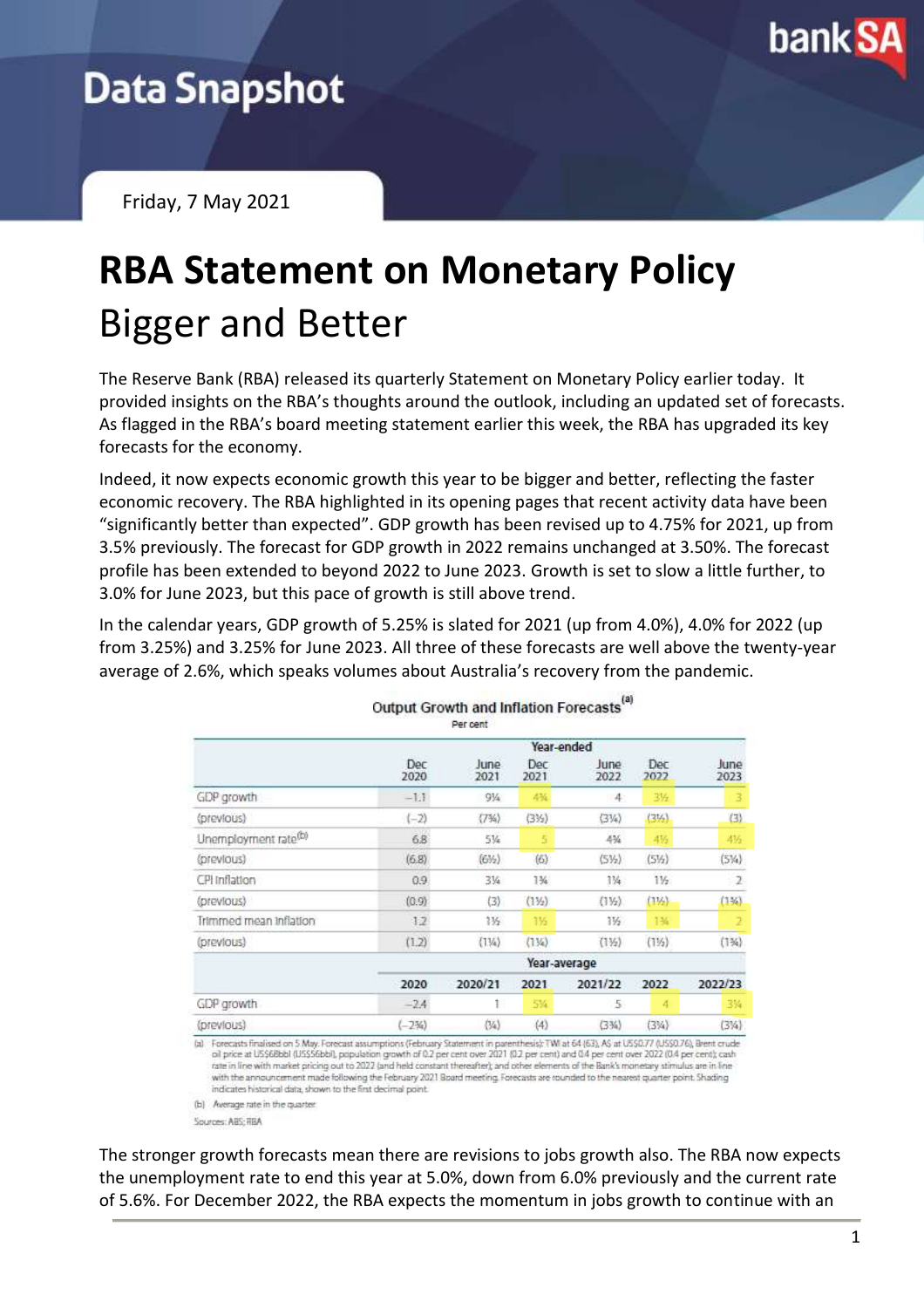unemployment rate of 4.5% forecast, down from 5.25% previously. Until recently, a 4.5% rate of unemployment was considered to consistent with full employment in the economy, that is, a rate that would be enough to generate wage and inflation pressures. However, earlier this year the RBA suggested it believes the unemployment rate consistent with full employment to be in the high 3s to low 4s.

The RBA expects the unemployment rate to have some stickiness to it as the pace of growth tempers. The jobless rate is expected to stay at 4.5% in June 2023, the same rate as December 2022.

The SoMP said that that whilst JobKeeper and various social assistance measures has largely expired, strong growth in employment has broadly cushioned the effect of the winding down of these programs on household income.

Not surprisingly, with both growth and the labour market stronger, inflation forecasts have also been revised higher, but the uplift in inflation and wages is expected to be only modest.

For December 2021, underlying inflation is now expected to be 1.5%, up from 1.25% previously and for December 2022, it is 1.75% instead of 1.50% previously. As we outlined in our RBA note earlier this week, for June 2023, underlying inflation is expected to be 2%, which is the bottom of the RBA's inflation target band. The RBA has said it wants to see actual inflation sustained in its target band before hiking the cash rate and does not expect this to eventuate before 2024. But with a '2' in front of underlying annual inflation as soon as June 2023 and with activity since the pandemic surprising to the upside, we cannot fully rule out an RBA moving before 2024. Indeed, if forecasts surprise to the upside, the RBA puts the forecast for underlying inflation at 2% even earlier in December 2022 (in its "upside scenario"). Much will depend on how the data evolves.

For wages, growth in the wage price index is expected to pick up to a little under 2% over 2021, before gradually increasing to around 2.25% by mid 2023. For wages to exert more significant upward pressure on inflation, wages growth needs to have at least a '3' in front of it.

A major source of uncertainty around growth, jobs and inflation is how far households might draw on their strengthened balance sheets to support their spending. Household consumption is a significant influence on overall economic activity and inflation. Household wealth has increased strongly of late, mostly because housing prices have risen, but also because households accumulated an unusually large amount of additional savings out of income over 2020. The RBA suggests that if the spending response to increased wealth is stronger than usual, a stronger economic path than the one envisaged in the baseline forecasts would eventuate.

> **Besa Deda, Chief Economist** Ph: 02-8254-3251